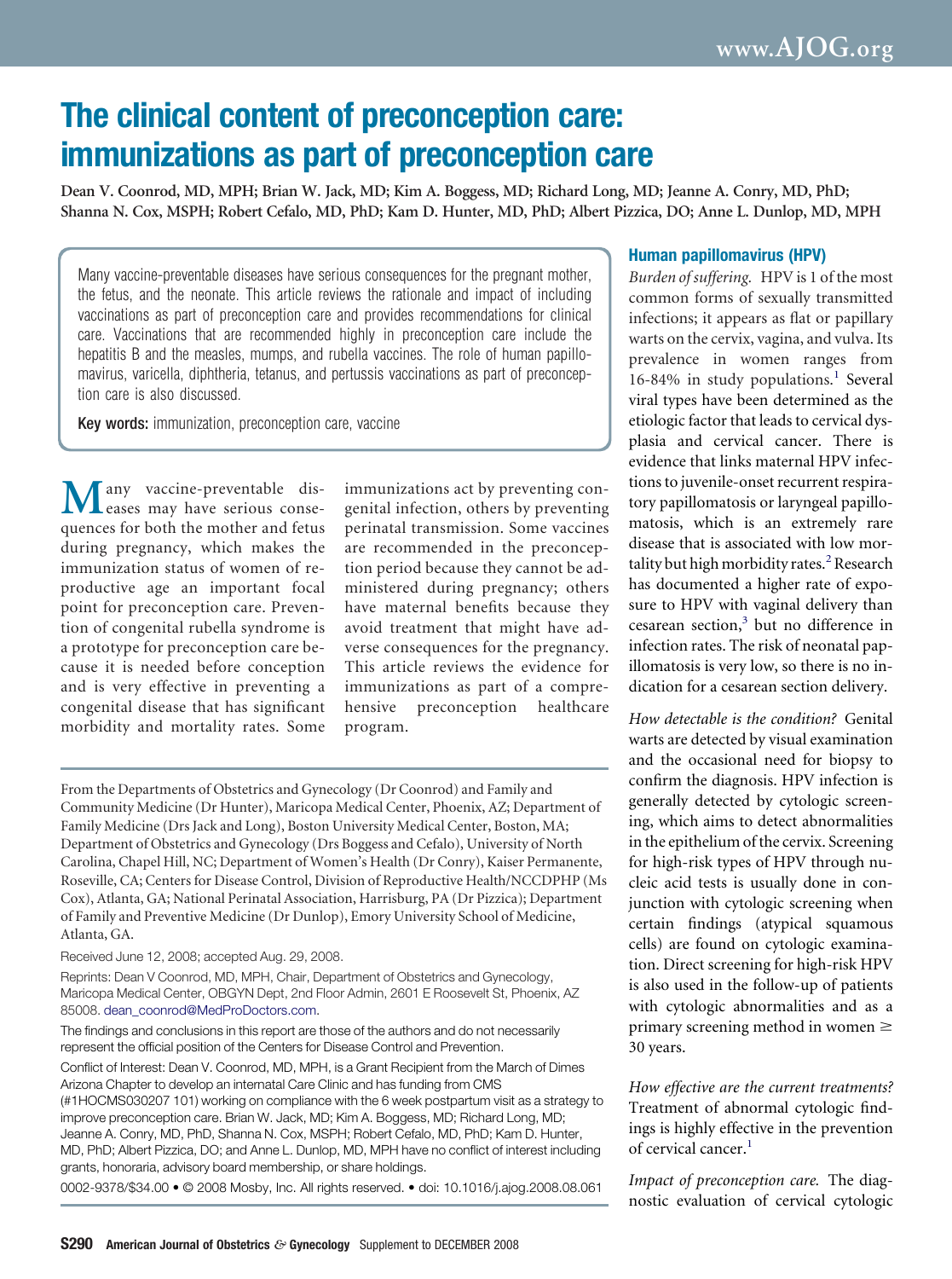abnormalities is less complicated outside of pregnancy because certain diagnostic tests may be contraindicated during pregnancy (eg, endocervical curettage). Treatment of abnormalities that are caused by HPV is more straightforward before pregnancy; more treatment options are available before pregnancy. Because the primary screening method for HPV is cervical cytologic screening in conjunction with DNA detection, women should undergo this screening at regular intervals, which is recommended by various groups. Primary prevention for HPV has become available recently through an HPV vaccine for selected HPV types. This vaccine has the potential of reducing the incidence of HPVrelated genital disease, which includes cervical, penile, vulvar, vaginal, and anal cancer and precancerous lesions.<sup>[4](#page-4-0)</sup> The quadrivalent vaccine, by decreasing the incidence of genital warts, has the potential to reduce laryngeal papillomatosis among the children of those vaccinated.<sup>[4](#page-4-0)</sup> Another potential benefit of the vaccine is avoidance of loop electrosurgical excision procedure and cone biopsy, which can impact cervical performance during pregnancy[.5](#page-4-0)

*Recommendations by other groups.* The Advisory Committee on Immunization Practices (ACIP) currently recommends the HPV vaccine for women and girls aged 9-26 years who have not yet completed the series, with the recommendation to begin vaccination in girls who are 11-12 years old.<sup>6</sup> The US Preventive Services Task Force (USPSTF), American Cancer Society (ACS), and American College of Obstetricians and Gynecologists (ACOG) all recommend cytologic screening beginning at age 21 years or 3 years after the onset of sexual activity (whichever comes first).<sup>[7-9](#page-4-0)</sup> The groups vary on the screening interval, with the USPSTF stating that most of the benefit of screening occurs with screening every 3 years; ACS recommends annual screening with conventional methods, every 2 years with liquid-based cytology; although ACOG recommends annual screening until age 30, then every 2 to 3 years if there are no previous abnormalities[.7-9](#page-4-0)

*Recommendation.* Women should be screened routinely for HPV-associated abnormalities of the cervix with cytologic (Papanicolaou) screening. Recommended subgroups (ie, women and girls 9-26 years of age) should receive the HPV vaccination series for the purpose of decreasing the incidence of cervical abnormalities and cancer. By avoiding the need for procedures on the cervix because of abnormalities that are caused by HPV, the vaccine could help decrease the proportion of pregnancies that end in preterm birth that is related to cervical incompetence during pregnancy. *Strength of recommendation*: B; *quality of evidence:* II-2.

## **Hepatitis B**

*Burden of suffering.* Hepatitis B is predominantly a sexually transmitted disease in the United States.[10](#page-5-0) Causes of hepatitis B transmission include blood transfusions and transmission through semen, infected wounds or needles, and vaginal secretions. Persons at high risk for hepatitis B include men who have sex with men, intravenous drug users, and those with multiple sex partners. Almost 25% of sexual contacts of a seropositive partner will become infected. The risks of neonatal transmission range from 10% if the woman has an acute hepatitis B infection during the first trimester to 90% during the third trimester. $11$  If a woman is infected chronically (demonstrated by hepatitis B surface antigen [HBsAg] seropositivity), the risk of perinatal transmission is 10-20%. If she is chronically infected and seropositive for both HBsAg and hepatitis B e antigen, the risk of transmission to a fetus is approximately 90%. Chronic infection occurs in  $> 90\%$  of infected infants. Chronic infection poses a risk of cirrhosis and hepatocellular carcinoma.

*How detectable is the condition?* Hepatitis B is detectable through clinically available serum antibody and antigen panels.

*How effective are the current treatments?* Vaccination is the primary method of hepatitis B prevention. Studies have not shown a decreased risk in long-term outcomes when the general population is screened, but high-risk women who

were not vaccinated previously should be tested. Vertical transmission of hepatitis B is prevented by the administration of immunoprophylaxis at birth to infants with seropositive mothers. However, infants who are exposed to acute infection in utero have additional risks that include low birthweight $12$  and prematurity.[13](#page-5-0) The infants of women who are chronic carriers should receive the hepatitis B immune globulin within 12 hours of delivery and hepatitis B vaccination at birth, 1, and 6 months. This vaccination series conveys a high protec-

tive efficacy (95%) against perinatal transmission. Breastfeeding is not contraindicated for infants who have been immunized.

*Impact of preconception care.* There are no studies specifically of a preconception immunization program, but it makes sense to initiate this immunization before pregnancy for those who have not received it previously, rather than wait until pregnancy.

*Recommendations by other groups.* The USPSTF Force recommends screening pregnant women for HBsAg at the first prenatal visit (an "A" recommendation). They recommend against screening the general population for hepatitis B. In 1997, the ACIP recommended vaccination of all children ages 0-18 years. Their most recent recommendations for adults include offering vaccination to those who request the vaccine and those who are at high risk (household contacts or sex-partners of HBsAg-positive persons, sexually active persons not in a longterm monogamous relationship, men who have sex with men, those with HIV or a recent sexually transmitted infection, patients who are being treated with hemodialysis or with renal disease that may require hemodialysis, healthcare workers and public safety personnel, patients who receive certain blood products, staff and clients at institutions for the developmentally disabled, inmates of long-term correctional facilities, and persons who travel to high-risk areas).<sup>[14](#page-5-0)</sup>

*Recommendation.* All high-risk women (household and sexual contacts of hepatitis B virus carriers, injection drug users,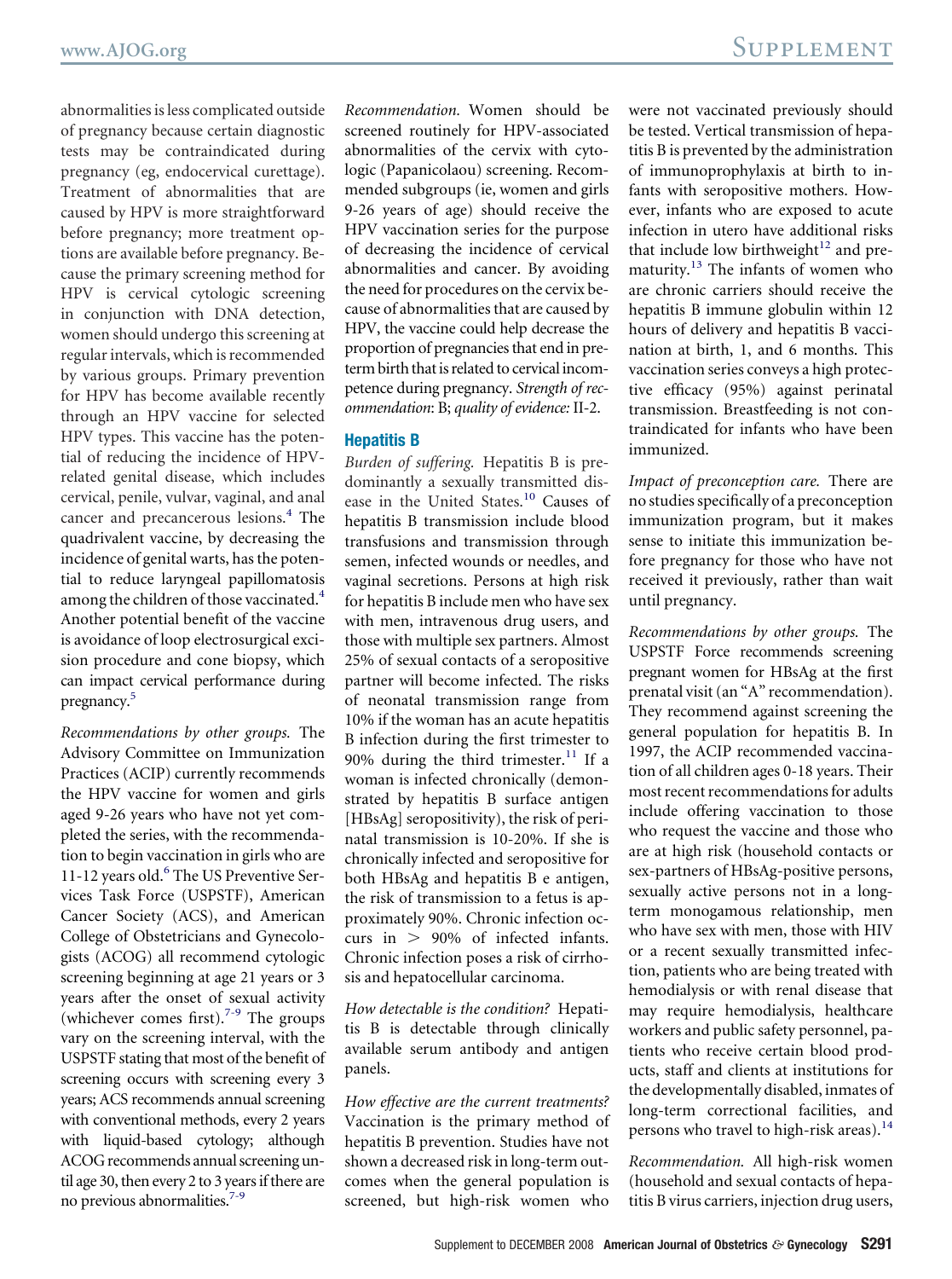women with sexually transmitted diseases or other high-risk behaviors that include multiple sex partners, international travelers, prisoners, and workers in healthcare, public safety, and institutions) who have not been vaccinated previously should receive hepatitis B vaccine before pregnancy; women who are chronic carriers should be instructed on ways to prevent transmission to close contacts and how to prevent vertical transmission to their babies. *Strength of recommendation:* A; *quality of evidence:* III.

### **Varicella**

*Burden of suffering.* Chickenpox (varicella) is a highly contagious disease. In children, varicella is usually mild but can be severe in adults and fatal in neonates and immunocompromised persons. Infants of women with active disease during the first trimester or early second trimester are at risk for limb atrophy, scarring of the skin of the extremities, central nervous system abnormalities, and eye problems. The risk of congenital varicella from perinatal transmission during the first and second trimesters ranges from 0.4-2.0%, with a greater risk in the second trimester. Additionally, the maternal risk for severe infection, which includes varicella pneumonia, is high[.15](#page-5-0)

*How detectable isthe condition?* Varicella is diagnosed most commonly on the basis of its clinical presentation.

*How effective are the current treatments?* A 2-dose vaccination regimen has 98% efficacy against varicella infection.<sup>16</sup>

*Impact of preconception treatment.* The availability of varicella vaccine, the rare occurrence of a congenital varicella syndrome, and the severity of neonatal disease in infants of women who contract varicella late during pregnancy suggest a benefit for preconception immunization of those women who do not have a history of chickenpox.[15](#page-5-0) A 2-dose varicella vaccine schedule is now approved for use in women of childbearing age without a history of chickenpox.<sup>17</sup> Because the vaccine contains live virus it should not be given to pregnant women, and women who have been vaccinated should be advised to avoid becoming pregnant for 1 month.<sup>[18,19](#page-5-0)</sup> Breastfeeding is not contra-indicated in women just vaccinated.<sup>[16](#page-5-0)</sup>

*Recommendations by other groups.* The Centers for Disease Control and Prevention (CDC) ACIP recommends that all healthy children should receive their first dose of varicella vaccine routinely at 12-15 months of age and a second dose by 4-6 years of age. For those children, adolescents, and adults who received only a single dose (an earlier recommendation of ACIP), ACIP currently recommends a second catch-up vaccination to improve individual protection. The CDC ACIP recommends that all women be assessed prenatally for evidence of varicella immunity (by either a history of previous vaccination, previous varicella infection that is verified by a healthcare provider, or laboratory evidence of immunity). Those women who are not immune should be offered the vaccine (2 doses). The guideline includes specific recommendations that, if this is discovered during pregnancy, the series be initiated immediately after delivery (or termination of pregnancy) with a second vaccination in the series at the 6-week postpartum visit.[16](#page-5-0) Because the effects of the varicella vaccine on the fetus are unknown, pregnant women should not be vaccinated. Because the varicella vaccine is a live vaccine, nonpregnant women who are vaccinated should avoid becoming pregnant for 1 month after each injection.

*Recommendation.* Because the varicella vaccine is contraindicated during pregnancy, screening for varicella immunity (by either a history of previous vaccination, previous varicella infection that is verified by a healthcare provider, or laboratory evidence of immunity) should be done as part of a preconception visit. All nonpregnant women of childbearing age who do not have evidence of varicella immunity should be vaccinated against varicella. *Strength of recommendation:* B; *quality of evidence:* III.

#### **Measles, mumps, and rubella (MMR)**

*Burden of suffering.* Measles (rubeola) is characterized by a rash and can be com-

plicated by otitis media, pneumonia, and diarrhea; less frequent outcomes are encephalitis with long-term disability (1 in 1000 cases) and death (1-2 in 1000 cases). Measles during pregnancy has been associated with spontaneous abortion, prematurity, and low birthweight. Measles has been confirmed not to be a cause of birth defects.[20](#page-5-0) Classic mumps causes parotitis often preceded by headache, myalgia, malaise, and anorexia. This classic presentation occurs in approximately one-third of cases; the rest are either asymptomatic (one-fifth) or cause a nonspecific respiratory illness. Serious complications such as meningitis are more likely in adults who experience the condition. There has been some association of mumps with first trimester abortion, but a specific congenital syndrome has not been described[.20](#page-5-0) Rubella infection during pregnancy, particularly during the first 16 weeks, can result in spontaneous abortion, stillbirth, or a baby with congenital rubella syndrome. The incidence of rubella has declined by 99% since 1969, the year the rubella vaccine was licensed.<sup>21</sup> However, serologic surveys of various populations, which includes migrant populations in particular, found that 10-20% of women of childbearing age lack serologic evidence of immunity to rubella.

*How detectable is the condition?* MMR are identified by standard clinical activities.

*How effective are the current treatments?* The MMR vaccine has been determined to be very efficacious for all 3 viral illnesses[.20](#page-5-0)

*Impact of preconception care.* Congenital rubella syndrome can be prevented by preconception screening and vaccination.Women who are not immune to rubella at a preconception visit should be vaccinated. A history of rubella during childhood is frequently inaccurate. Even with such a history, women who have not been tested previously, who have not received 2 doses of the MMR vaccine, and who are not pregnant should receive the vaccine without any testing. Women who receive the vaccination should be advised to avoid pregnancy for 3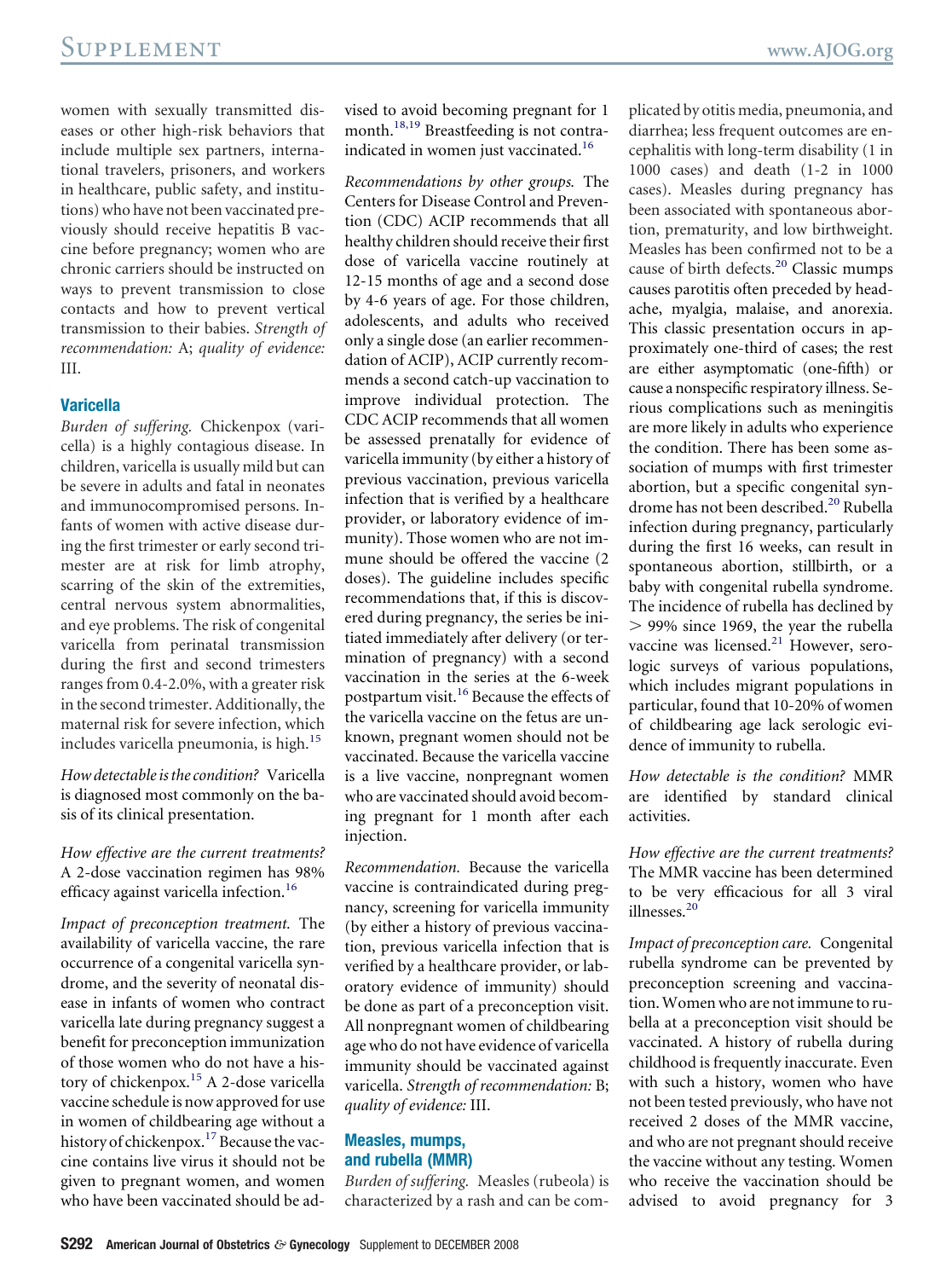months. Should conception occur soon after vaccination, the woman can be reassured that she is not at appreciable risk regarding the vaccination. Several large series have identified no cases of vaccina-tion-related congenital defect.<sup>[20,22](#page-5-0)</sup>

*Recommendations by other groups.* The CDC ACIP recommends that children receive a 2-dose primary series of MMR vaccination during childhood (the first at 12-15 months and the second at 4-6 years).[16](#page-5-0) The CDC ACIP recommends that women of childbearing age who do not have acceptable evidence of rubella immunity or vaccination receive the MMR vaccine before pregnancy.<sup>20</sup>

*Recommendation.* All women of reproductive age should be screened for rubella immunity. MMR vaccination, which will provide protection against measles, mumps, and rubella, should be offered to those who have not been vaccinated or who are nonimmune and who are not pregnant. Because it is a live vaccine, women should be counseled not to become pregnant for 3 months after receiving the MMR vaccination. *Strength of recommendation:*A; *quality of evidence:* II-3.

#### **Influenza**

*Burden of suffering.* Epidemic influenza during fall and winter outbreaks is common and causes an annual average of 200,000 hospitalizations and 36,000 deaths. Morbidity and death is more likely in children who are  $\leq$  2 years old, adults who are  $\geq 65$  years old, and those with medical conditions that put them at risk for complications.[23](#page-5-0) For women with influenza during pregnancy, there is an increase in morbidity in the second and third trimesters and a possible increased abortion rate. Influenza causes increased morbidity in pregnancy that results in both serious medical complications and hospitalization.<sup>24</sup>

*How detectable is the condition?* Influenza is identified easily in standard clinical care.

*How effective are the current treatments?* Vaccination is approximately 70-90% effective in preventing influenza against viruses that are targeted in the prepara-

tion.<sup>[24](#page-5-0)</sup> Vaccination of pregnant women against influenza is recommended to reduce the risk of complications and to provide passive protection to the neonate[.25-28](#page-5-0) Inactivated influenza vaccines are generally well-tolerated, with reactions seen in  $<$  5% of cases. Common side-effects consist of low-grade fever and mild systemic symptoms. The vaccine is prepared from viruses grown in eggs; therefore, a small amount of egg protein is present in these vaccines. Women with a history of anaphylaxis to eggs should not be vaccinated. An increased risk of Guillain-Barré syndrome is associated with the influenza vaccine, but this risk appears to be rare and significantly smaller than the overall risk that is posed by naturally occurring influenza infection. There have been no reported adverse outcomes from influenza vaccination in pregnancy. A study of influenza immunization in  $> 2000$  pregnant women did not find adverse fetal effects that were associated with the vaccine.[24](#page-5-0) However, the potential for adverse effects in pregnancy from influenza vaccination has been reported. Thimerosal, a mercury-based preservative that is present in most inactivated formulations of the vaccine, has been implicated in human neurodevelopment disorders, which includes autism.<sup>[29](#page-5-0)</sup> CDC studies have not confirmed these findings.<sup>23</sup> Two forms of "preservative-free" vaccine are available. Fluzone (Sanofi-Pasteur, Swiftwater, PA) is manufactured without thimerosal, and Fluarix (Glaxo-SmithKline, Philadelphia, PA) has the thimerosal removed at the end of the manufacturing process.<sup>[30](#page-5-0)</sup> Serious morbidity that results from influenza infection in early pregnancy must be balanced with the rare potential for adverse effects of vaccination. Parenteral inactivated virus vaccine should be administered intramuscularly to all women who will be pregnant during influenza season from October to mid November and continues as late as May, when peak influenza activity may occur. The intranasal vaccine (LAIV, FluMist; MedImmune, Gaithersburg, MD) is a live, attenuated influenza vaccine and should not be used in pregnant women.<sup>[31](#page-5-0)</sup>

*Impact of preconception care.* There are no specific data on influenza vaccination in a preconception population. Generalizations and recommendations for vaccination in the preconception period must be made on the basis of risks for women who may become pregnant or are in early gestation. Fetal exposure to influenza during the first trimester has been implicated in a nested case-control study potentially to increase the risk of schizophrenia. The biologic mechanism is not defined; however, investigators noted that it may be worth considering routine vaccination of nonpregnant women several weeks before pregnancy, given the possibility that the antibody response to influenza, rather than direct infection, may be responsible for the observed increase in risk of schizophrenia.<sup>32</sup>

*Recommendations by other groups.* The CDC currently recommends influenza vaccine in all pregnant women, regardless of gestational age during influenza season. $\frac{3}{3}$ 

*Recommendation.* Influenza vaccination is recommended for women who will be pregnant during influenza season and for any woman with increased risk for influenza-related complications, such as cardiopulmonary disease or metabolic disorders, before influenza season begins. *Strength of recommendation*: C; *quality of evidence:*III.

## **Diphtheria, tetanus, and pertussis (Tdap)**

*Burden of suffering.* Pertussis, or "whooping cough," is a respiratory condition that causes long-term cough. Estimates in the United States from prospective studies suggest that from 300,000-600,000 cases of symptomatic pertussis occur each year. Complications in adults include rib fracture, pneumonia, and cough syncope. Infants who are  $\leq$  12 months old are susceptible for pertussis-related death. The number of cases has dropped since the introduction of the vaccine in the United States in the 1940s until 1976; since then there has been a steady increase, especially in adolescents and adults. $34$  Tetanus is a condition that is caused by the inoculation of *Clostridium tetani* spores, which are found throughout the environment, through a break in the skin. This leads to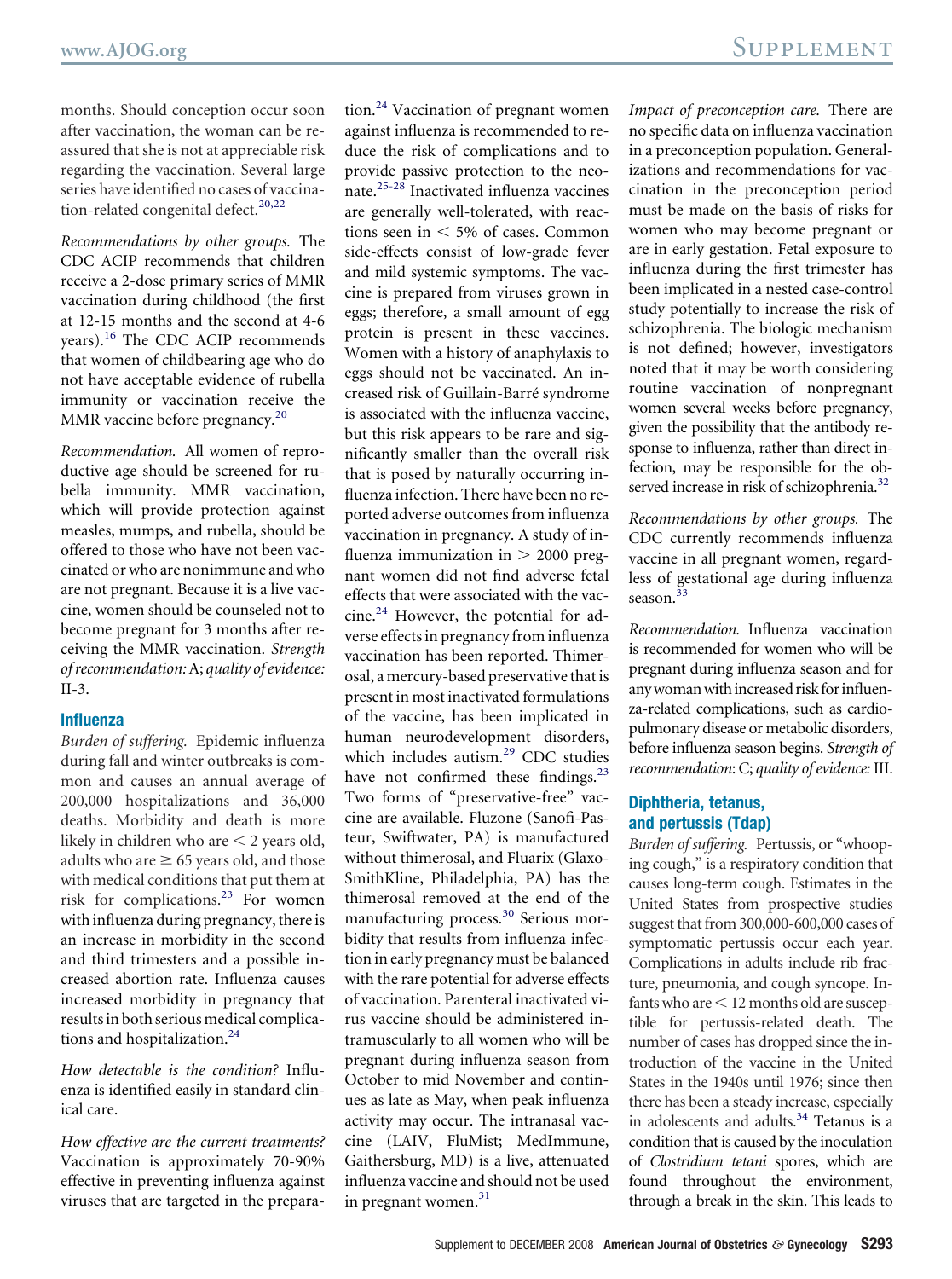<span id="page-4-0"></span>the development of a neurotoxin in oxygen-poor wounds. Symptoms include lockjaw (trismus) followed by rigidity of skeletal muscle, including those involved in respiratory function. Five hundred fiftyfour cases were reported in the time period from 1990-2001 in the United States. Neonatal infection with infection of the umbilical stump at birth is rare in the United States (3 cases in 14 years); however, it has worldwide significance, being implicated in 250,000 deaths worldwide in  $1997.^{35}$ Diphtheria causes a respiratory illness that is distinct for the development of a grayish membrane over the pharynx, palate, and nasal mucosa that can obstruct the airway. Diphtheria is rare, with only 7 cases reported in 6 years in the United States.<sup>36</sup>

*How detectable isthe condition?* Pertussis may be difficult to diagnose, given its wide ranging symptoms and large differential diagnosis with other respiratory conditions. Given the rarity of tetanus and diphtheria in the postvaccine era, both may be difficult to diagnose in a timely manner.

*How effective are the current treatments?* One risk group of concern for pertussis is young infants  $(< 12$  months), so household contacts of infants should be targeted for vaccination. There is no evidence that the tetanus and diphtheria toxoids (Td) vaccine is teratogenic when used extensively; the data are more limited for Tdap. Neither vaccine is believed to be contraindicated in pregnancy when given in the recommended second or third trimester[.37](#page-5-0) The Tdap vaccine is believed to prevent some of the morbidity in adults, which includes pregnant women, given the burden of disease in this age group.

*Impact of preconception care.* Because passive immunity is protective against neonatal tetanus, immunization before pregnancy would be of benefit. Administration of tetanus toxoid during pregnancy is well supported and also might be preventive, especially in developing countries. Immunization before pregnancy with Tdap may protect the newborn infant with passive immunity,  $38$  although it is unknown whether this passive immunity might result in hindrance of the development of an immune response when infants are vaccinated.<sup>[37](#page-5-0)</sup>

*Recommendations by other groups.* The CDC ACIP recommends that children receive a 4-dose primary series of Tdap to be completed by 4-6 years of age. The CDC recommends a single dose of Tdap to prevent pertussis in all adults; this may be given if a patient has not received a Td booster in the past 10 years and may be as early as 2 years after a Td immunization. To protect against pertussis in infants  $<$ 12 months, close contacts of infants should receive the Tdap vaccine. For this reason the CDC recommends Tdap for any woman who might become pregnant or for women immediately after delivery who have not been vaccinated previously.<sup>[37](#page-5-0)</sup>

*Recommendation.* Women of reproductive age should be up-to-date for tetanus toxoid, because passive immunity is probably protective against neonatal tetanus. The Tdap vaccine is recommended for women who might become pregnant or immediately after delivery to avoid complications of pertussis in the newborn infant. *Strength of recommendation:* B; *quality of evidence:* III.

#### **Comment**

Adherence to the recommended immunization schedule for children (for Tdap, hepatitis B virus, HPV, MMR, and varicella vaccines); administration of catchup, booster, and risk-appropriate immunizations to adolescents and women of reproductive age (for Tdap, hepatitis B virus, HPV, influenza, and varicella vaccines); the screening of women of reproductive age for immunity to specific infections (varicella, rubella), and provision of immunization before pregnancy for those women who are found to be nonimmune are important components of a comprehensive preconception care program. Hepatitis B and MMR vaccines are highly recommended as part of any preconception care program because there is convincing evidence that there is benefit to giving these immunizations before pregnancy and that they are highly effective at preventing maternal disease and vertical transmission (hepatitis B) and in preventing congenital rubella syndrome (MMR). Those immunizations that are recommended, but with less convincing evidence that they should be part of preconception care, are the HPV vaccine (because it may avoid treatments that can affect obstetric outcomes adversely), varicella vaccine, and Tdap vaccine, because it might prevent the severe effects of neonatal infection. Each of the immunizations are lacking strong evidence to support that intervention in the preconception period prevents the consequences that affect the pregnancy, the fetus, and newborn infant. Influenza vaccination has a "C" recommendation because vaccination to avoid the consequences of influenza infection can be administered safely either in the preconception period or in pregnancy during the flu season.  $\Box$ 

#### **REFERENCES**

**1.** Centers for Disease Control and Prevention. Prevention of genital human papillomavirus infection. Atlanta: Centers for Disease Control and Prevention. 2004. Available at: [http://](http://www.cdc.gov/std/HPV/2004HPV%20Report.pdf) [www.cdc.gov/std/HPV/2004HPV%20Report.](http://www.cdc.gov/std/HPV/2004HPV%20Report.pdf) [pdf.](http://www.cdc.gov/std/HPV/2004HPV%20Report.pdf) Accessed March 17, 2008.

**2.** Silverberg MJ, Thorsen P, Lindeberg H, Grant LA, Shah KV. Condyloma in pregnancy is strongly predictive of juvenile-onset recurrent respiratory papillomatosis. Obstet Gynecol 2003;101:645-52.

**3.** Tenti P, Zappatore R, Migliora P, Spinillo A, Belloni C, Carnevali L. Perinatal transmission of human papillomavirus from gravidas with latent infections. Obstet Gynecol 1999;93:475-9.

**4.** Saslow D, Castle PE, Cox JT, et al. American Cancer Society Guideline for human papillomavirus (HPV) vaccine use to prevent cervical cancer and its precursors. CA Cancer J Clin 2007;57:7-28.

**5.** Crane JM, Delaney T, Hutchens D. Transvaginal ultrasonography in the prediction of preterm birth after treatment for cervical intraepithelial neoplasia. Obstet Gynecol 2006; 107:37-44.

**6.** Markowitz LE, Dunne EF, Saraiya M, Lawson HW, Chesson H, Unger ER. Centers for Disease Control and Prevention (CDC); Advisory Committee on Immunization Practices (ACIP). MMWR Recomm Rep 2007;56(RR-2):1-24.

**7.** US Preventive Services Task Force. Screening for cervical cancer. Available at: [http://www.](http://www.ahrq.gov/clinic/uspstf/uspscerv.htm) [ahrq.gov/clinic/uspstf/uspscerv.htm.](http://www.ahrq.gov/clinic/uspstf/uspscerv.htm) Accessed October 21, 2008.

**8.** Saslow D, Runowicz CD, Solomon D, Moscicki AB, Smith RA, Eyre HJ, Cohen C. American Cancer Society. American Cancer Society guideline for the early detection of cervical neoplasia and cancer. CA Cancer J Clin 2002;52:342-62.